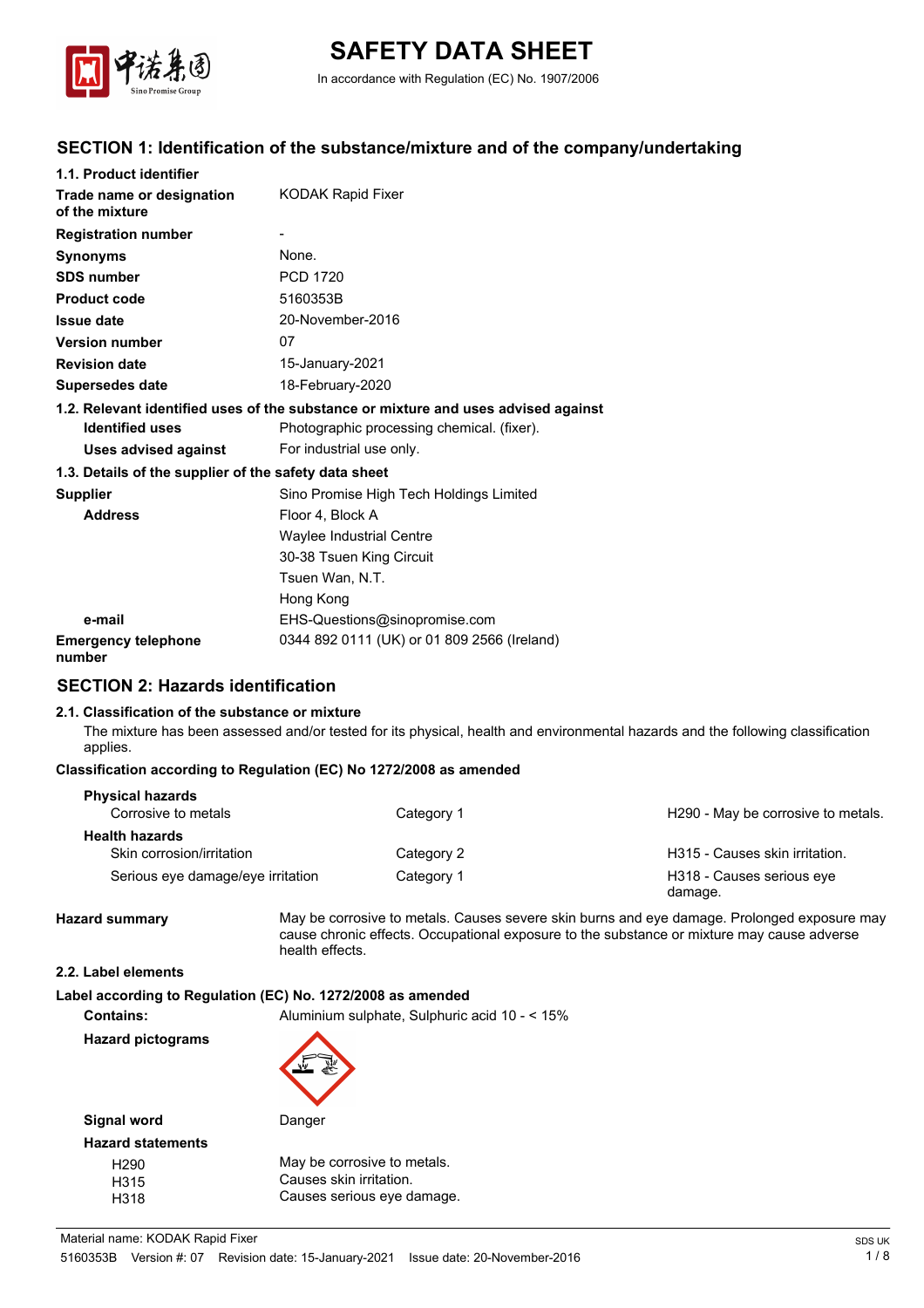#### **Precautionary statements**

| <b>Prevention</b>              |                                                                                                                                     |
|--------------------------------|-------------------------------------------------------------------------------------------------------------------------------------|
| P <sub>234</sub>               | Keep only in original container.                                                                                                    |
| P <sub>260</sub>               | Do not breathe vapour.                                                                                                              |
| P <sub>264</sub>               | Wash thoroughly after handling.                                                                                                     |
| P <sub>280</sub>               | Wear protective gloves/protective clothing/eye protection/face protection.                                                          |
| <b>Response</b>                |                                                                                                                                     |
| $P301 + P330 + P331$           | IF SWALLOWED: rinse mouth. Do NOT induce vomiting.                                                                                  |
| $P303 + P361 + P353$           | IF ON SKIN (or hair): Take off immediately all contaminated clothing. Rinse skin with<br>water/shower.                              |
| $P304 + P340$                  | IF INHALED: Remove person to fresh air and keep comfortable for breathing.                                                          |
| $P305 + P351 + P338$           | IF IN EYES: Rinse cautiously with water for several minutes. Remove contact lenses, if present<br>and easy to do. Continue rinsing. |
| P310                           | Immediately call a POISON CENTRE/doctor.                                                                                            |
| $P332 + P313$                  | If skin irritation occurs: Get medical advice/attention.                                                                            |
| P362 + P364                    | Take off contaminated clothing and wash it before reuse.                                                                            |
| P390                           | Absorb spillage to prevent material damage.                                                                                         |
| <b>Storage</b>                 | Not available.                                                                                                                      |
| <b>Disposal</b>                | Not available.                                                                                                                      |
| Supplemental label information | None.                                                                                                                               |
| 2.3. Other hazards             | Not a PBT or vPvB substance or mixture.                                                                                             |

# **SECTION 3: Composition/information on ingredients**

#### **3.2. Mixtures**

### **General information**

| <b>Chemical name</b>   | %                  |                         | CAS-No. / EC No. REACH Registration No. | Index No.                | <b>Notes</b> |
|------------------------|--------------------|-------------------------|-----------------------------------------|--------------------------|--------------|
| Aluminium sulphate     | $15 - 20$          | 10043-01-3<br>233-135-0 |                                         | $\overline{\phantom{a}}$ |              |
| <b>Classification:</b> | Eye Dam. 1; H318   |                         |                                         |                          |              |
| Sulphuric acid         | $10 - 5 = 15$      | 7664-93-9<br>231-639-5  | -                                       | 016-020-00-8             | #            |
| <b>Classification:</b> | Skin Corr. 1A;H314 |                         |                                         |                          | в            |

### **List of abbreviations and symbols that may be used above**

#: This substance has been assigned Union workplace exposure limit(s).

M: M-factor

PBT: persistent, bioaccumulative and toxic substance.

vPvB: very persistent and very bioaccumulative substance.

All concentrations are in percent by weight unless ingredient is a gas. Gas concentrations are in percent by volume. Note B: Some substances (acids, bases, etc.) are placed on the market in aqueous solutions at various concentrations and, therefore, these solutions require different labelling since the hazards vary at different concentrations.

**Composition comments** The full text for all H-statements is displayed in section 16.

# **SECTION 4: First aid measures**

Ensure that medical personnel are aware of the material(s) involved, and take precautions to protect themselves. **General information 4.1. Description of first aid measures Inhalation** Move to fresh air. Call a physician if symptoms develop or persist. Take off immediately all contaminated clothing. Rinse skin with water/shower. Call a physician or poison control centre immediately. Chemical burns must be treated by a physician. Wash contaminated clothing before reuse. **Skin contact** Immediately flush eyes with plenty of water for at least 15 minutes. Remove contact lenses, if present and easy to do. Continue rinsing. Call a physician or poison control centre immediately. **Eye contact** Call a physician or poison control centre immediately. Rinse mouth. Do not induce vomiting. If vomiting occurs, keep head low so that stomach content doesn't get into the lungs. **Ingestion** Burning pain and severe corrosive skin damage. Causes serious eye damage. Symptoms may include stinging, tearing, redness, swelling, and blurred vision. Permanent eye damage including blindness could result. **4.2. Most important symptoms and effects, both acute and delayed** Provide general supportive measures and treat symptomatically. Chemical burns: Flush with water immediately. While flushing, remove clothes which do not adhere to affected area. Call an ambulance. Continue flushing during transport to hospital. Keep victim under observation. Symptoms may be delayed. **4.3. Indication of any immediate medical attention and special treatment needed**

# **SECTION 5: Firefighting measures**

General fire hazards **No unusual fire or explosion hazards noted.**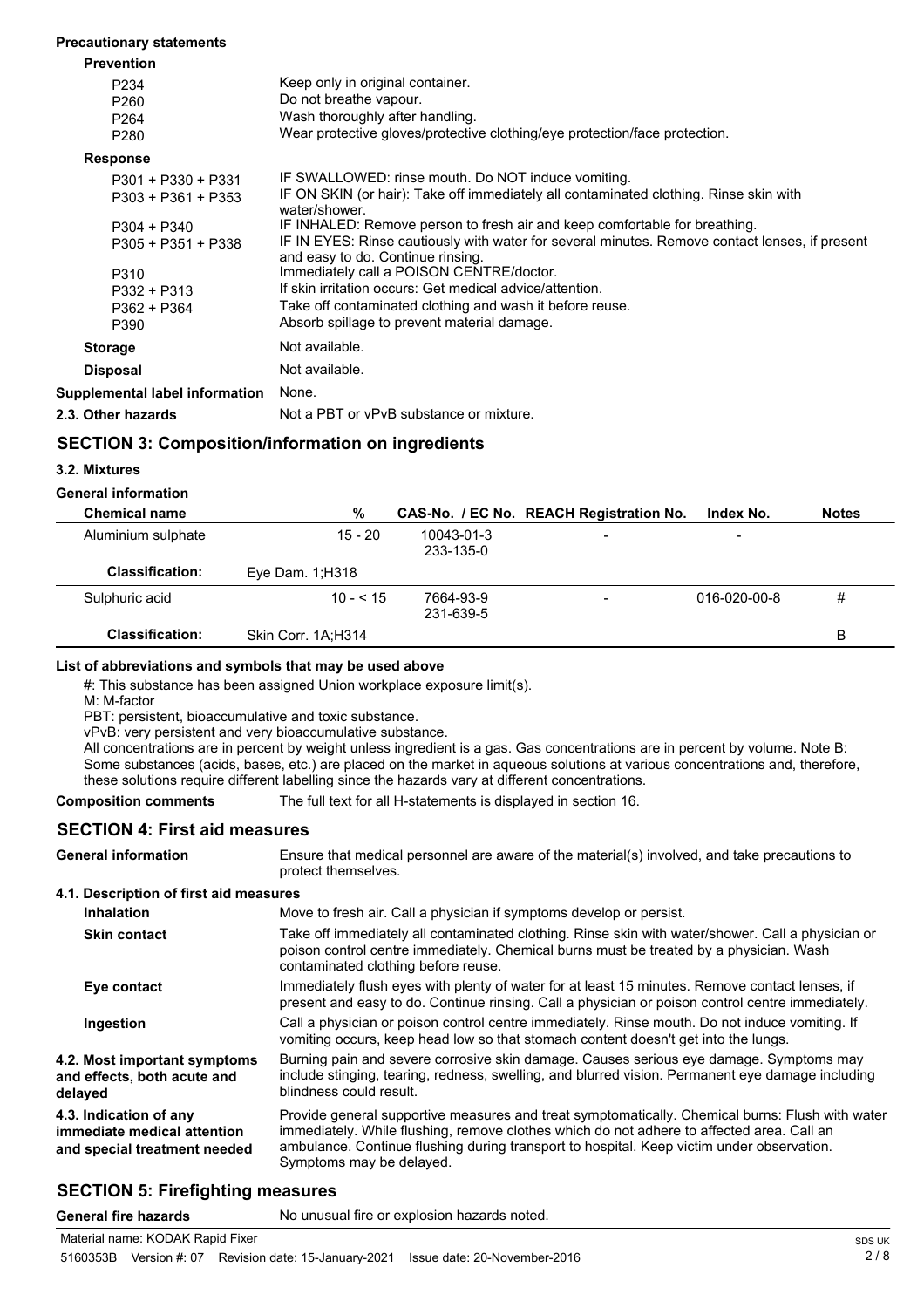| 5.1. Extinguishing media                                      |                                                                                                                                          |
|---------------------------------------------------------------|------------------------------------------------------------------------------------------------------------------------------------------|
| Suitable extinguishing<br>media                               | Use extinguishing measures that are appropriate to local circumstances and the surrounding<br>environment.                               |
| Unsuitable extinguishing<br>media                             | Do not use water jet as an extinguisher, as this will spread the fire.                                                                   |
| 5.2. Special hazards arising<br>from the substance or mixture | During fire, gases hazardous to health may be formed.                                                                                    |
| 5.3. Advice for firefighters                                  |                                                                                                                                          |
| <b>Special protective</b><br>equipment for firefighters       | Wear self-contained breathing apparatus and protective clothing. Fire or excessive heat may<br>produce hazardous decomposition products. |
| Special fire fighting<br>procedures                           | Move containers from fire area if you can do so without risk.                                                                            |
| <b>Specific methods</b>                                       | Use standard firefighting procedures and consider the hazards of other involved materials.                                               |

# **SECTION 6: Accidental release measures**

# **6.1. Personal precautions, protective equipment and emergency procedures**

| For non-emergency<br>personnel                               | Keep unnecessary personnel away. Keep people away from and upwind of spill/leak. Wear<br>appropriate protective equipment and clothing during clean-up. Do not breathe mist or vapour. Do<br>not touch damaged containers or spilled material unless wearing appropriate protective clothing.<br>Ensure adequate ventilation. Local authorities should be advised if significant spillages cannot be<br>contained. For personal protection, see section 8 of the SDS. |
|--------------------------------------------------------------|-----------------------------------------------------------------------------------------------------------------------------------------------------------------------------------------------------------------------------------------------------------------------------------------------------------------------------------------------------------------------------------------------------------------------------------------------------------------------|
| For emergency responders                                     | Keep unnecessary personnel away. Use personal protection recommended in Section 8 of the<br>SDS.                                                                                                                                                                                                                                                                                                                                                                      |
| 6.2. Environmental precautions                               | Prevent further leakage or spillage if safe to do so. Do not contaminate water. Avoid discharge into<br>drains, water courses or onto the ground.                                                                                                                                                                                                                                                                                                                     |
| 6.3. Methods and material for<br>containment and cleaning up | Should not be released into the environment. Prevent entry into waterways, sewer, basements or<br>confined areas.                                                                                                                                                                                                                                                                                                                                                     |
|                                                              | Large Spills: Stop the flow of material, if this is without risk. Dike the spilled material, where this is<br>possible. Absorb spillage to prevent material damage. Use a non-combustible material like<br>vermiculite, sand or earth to soak up the product and place into a container for later disposal.<br>Following product recovery, flush area with water.                                                                                                     |
|                                                              | Small Spills: Wipe up with absorbent material (e.g. cloth, fleece). Clean surface thoroughly to<br>remove residual contamination.                                                                                                                                                                                                                                                                                                                                     |
|                                                              | Never return spills to original containers for re-use. For waste disposal, see section 13 of the SDS.                                                                                                                                                                                                                                                                                                                                                                 |
| 6.4. Reference to other<br>sections                          | For personal protection, see section 8 of the SDS. For waste disposal, see section 13 of the SDS.                                                                                                                                                                                                                                                                                                                                                                     |
| <b>SECTION 7: Handling and storage</b>                       |                                                                                                                                                                                                                                                                                                                                                                                                                                                                       |
| 7.1. Precautions for safe                                    | Do not get in eyes, on skin, or on clothing. Avoid prolonged exposure. Provide adequate                                                                                                                                                                                                                                                                                                                                                                               |

| ventilation. Wear appropriate personal protective equipment. Observe good industrial hygiene<br>practices.                                                                                                                                                                                 |
|--------------------------------------------------------------------------------------------------------------------------------------------------------------------------------------------------------------------------------------------------------------------------------------------|
| Store locked up. Store in a cool, dry place out of direct sunlight. Store in corrosive resistant<br>container with a resistant inner liner. Store in tightly closed container. Keep only in the original<br>container. Store away from incompatible materials (see Section 10 of the SDS). |
| Not available.                                                                                                                                                                                                                                                                             |
|                                                                                                                                                                                                                                                                                            |

# **SECTION 8: Exposure controls/personal protection**

# **8.1. Control parameters**

# **Occupational exposure limits**

| UK. EH40 Workplace Exposure Limits (WELs)<br><b>Components</b> | Type                                                                                               | Value                    |       |  |
|----------------------------------------------------------------|----------------------------------------------------------------------------------------------------|--------------------------|-------|--|
| Aluminium sulphate (CAS<br>$10043 - 01 - 3$                    | <b>TWA</b>                                                                                         | $2 \text{ mg/m}$         |       |  |
| Sulphuric acid (CAS<br>7664-93-9)                              | <b>TWA</b>                                                                                         | $0.05 \,\mathrm{mq/m}$ 3 |       |  |
|                                                                | EU. Indicative Exposure Limit Values in Directives 91/322/EEC, 2000/39/EC, 2006/15/EC, 2009/161/EU |                          |       |  |
| <b>Components</b>                                              | <b>Type</b>                                                                                        | Value                    | Form  |  |
| Sulphuric acid (CAS<br>7664-93-9)                              | <b>TWA</b>                                                                                         | $0.05 \,\mathrm{mq/m}$ 3 | Mist. |  |
|                                                                |                                                                                                    |                          |       |  |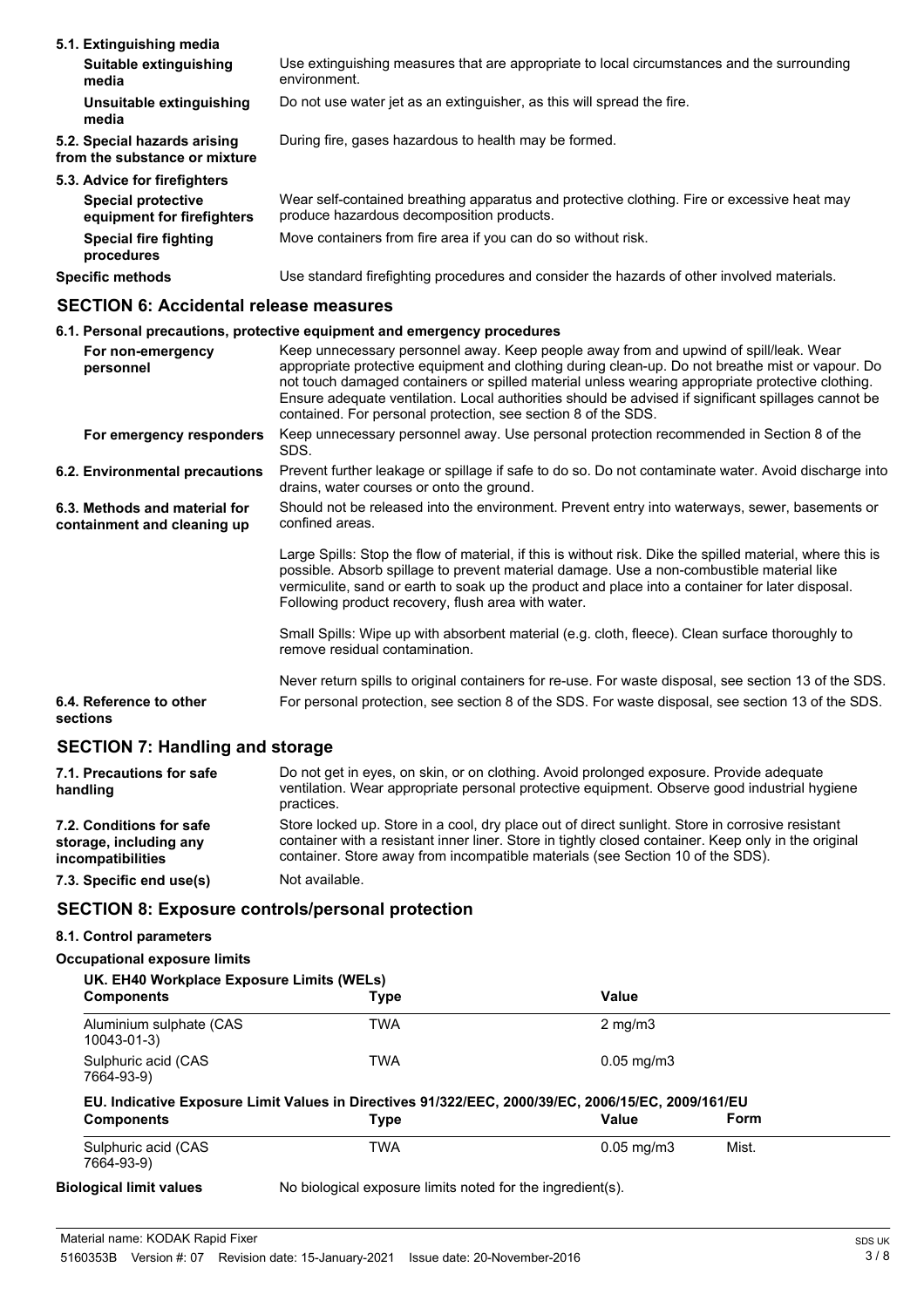| <b>Recommended monitoring</b><br>procedures          | Follow standard monitoring procedures.                                                                                                                                                                                                                                                                                                                                                                                                                                                           |  |  |
|------------------------------------------------------|--------------------------------------------------------------------------------------------------------------------------------------------------------------------------------------------------------------------------------------------------------------------------------------------------------------------------------------------------------------------------------------------------------------------------------------------------------------------------------------------------|--|--|
| Derived no effect levels<br>(DNELs)                  | Not available.                                                                                                                                                                                                                                                                                                                                                                                                                                                                                   |  |  |
| <b>Predicted no effect</b><br>concentrations (PNECs) | Not available.                                                                                                                                                                                                                                                                                                                                                                                                                                                                                   |  |  |
| 8.2. Exposure controls                               |                                                                                                                                                                                                                                                                                                                                                                                                                                                                                                  |  |  |
| Appropriate engineering<br>controls                  | Good general ventilation (typically 10 air changes per hour) should be used. Ventilation rates<br>should be matched to conditions. If applicable, use process enclosures, local exhaust ventilation,<br>or other engineering controls to maintain airborne levels below recommended exposure limits. If<br>exposure limits have not been established, maintain airborne levels to an acceptable level. Eye<br>wash facilities and emergency shower must be available when handling this product. |  |  |
|                                                      | Individual protection measures, such as personal protective equipment                                                                                                                                                                                                                                                                                                                                                                                                                            |  |  |
| <b>General information</b>                           | Use personal protective equipment as required. Personal protection equipment should be chosen<br>according to the CEN standards and in discussion with the supplier of the personal protective<br>equipment.                                                                                                                                                                                                                                                                                     |  |  |
| <b>Eye/face protection</b>                           | Wear safety glasses with side shields (or goggles) and a face shield.                                                                                                                                                                                                                                                                                                                                                                                                                            |  |  |
| <b>Skin protection</b>                               |                                                                                                                                                                                                                                                                                                                                                                                                                                                                                                  |  |  |
| - Hand protection                                    | Using the information provided in Section 2, seek the advice of the glove supplier<br>as to the most suitable glove material. Avoid skin contact when mixing or handling the<br>substance/preparation or a mixture by wearing impervious gloves and protective clothing<br>appropriate to the risk of exposure.                                                                                                                                                                                  |  |  |
|                                                      | Use chemical resistant gloves. In case of prolonged immersion or frequently repeated contact:                                                                                                                                                                                                                                                                                                                                                                                                    |  |  |
|                                                      | Material: Nitrile rubber, Thickness: >=0.38 mm, Breakthrough time: > 480 min<br>Material: Neoprene, Thickness: > = 0.65 mm, Breakthrough time: > 240 min<br>Material: butyl-rubber, Thickness: >=0.36 mm, Breakthrough time: > 480 min                                                                                                                                                                                                                                                           |  |  |
|                                                      | Avoid natural rubber gloves.                                                                                                                                                                                                                                                                                                                                                                                                                                                                     |  |  |
|                                                      | The protective gloves to be used must comply with the specifications of the EC directive<br>89/686/EEC and the resultant standard EN 374. This recommendation applies only to the product<br>stated in the Safety Data Sheet and supplied by us as well as to the purpose specified by us.                                                                                                                                                                                                       |  |  |
| - Other                                              | Wear appropriate chemical resistant clothing.                                                                                                                                                                                                                                                                                                                                                                                                                                                    |  |  |
| <b>Respiratory protection</b>                        | In case of insufficient ventilation, wear suitable respiratory equipment.                                                                                                                                                                                                                                                                                                                                                                                                                        |  |  |
| <b>Thermal hazards</b>                               | Wear appropriate thermal protective clothing, when necessary.                                                                                                                                                                                                                                                                                                                                                                                                                                    |  |  |
| <b>Hygiene measures</b>                              | Always observe good personal hygiene measures, such as washing after handling the material<br>and before eating, drinking, and/or smoking. Routinely wash work clothing and protective<br>equipment to remove contaminants.                                                                                                                                                                                                                                                                      |  |  |
| <b>Environmental exposure</b><br>controls            | Environmental manager must be informed of all major releases.                                                                                                                                                                                                                                                                                                                                                                                                                                    |  |  |

# **SECTION 9: Physical and chemical properties**

# **9.1. Information on basic physical and chemical properties**

| <b>Appearance</b>                            |                 |
|----------------------------------------------|-----------------|
| <b>Physical state</b>                        | Liquid.         |
| Form                                         | Liquid.         |
| Colour                                       | colourless      |
| Odour                                        | slight sulphur  |
| Odour threshold                              | Not available.  |
| рH                                           | 1               |
| Melting point/freezing point                 | Not available.  |
| Initial boiling point and boiling<br>range   | 100 °C (212 °F) |
| <b>Flash point</b>                           | does not flash  |
| <b>Evaporation rate</b>                      | Not available.  |
| Flammability (solid, gas)                    | Not applicable. |
| Upper/lower flammability or explosive limits |                 |
| Flammability limit - lower<br>(%)            | Not available.  |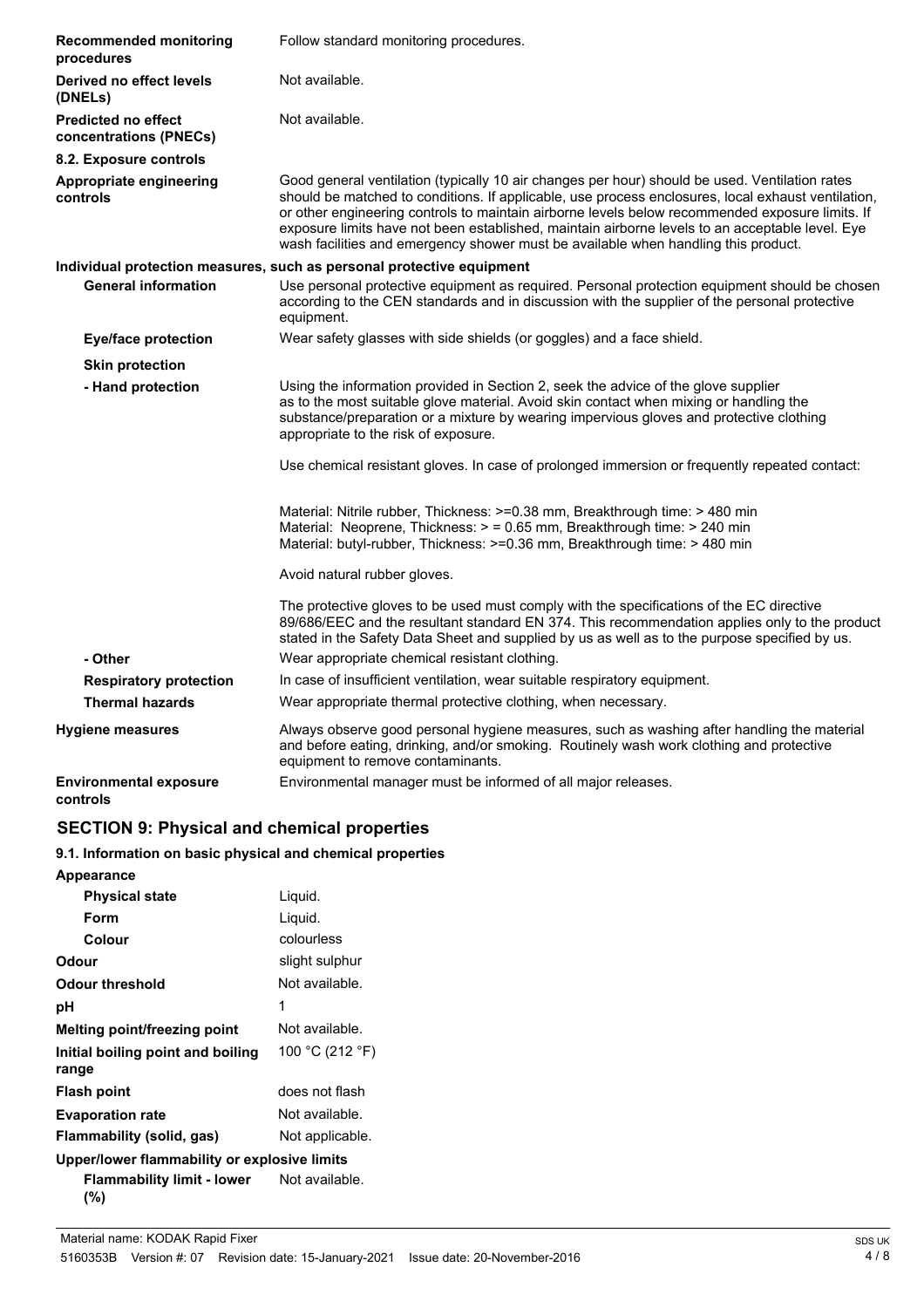| <b>Flammability limit - upper</b><br>$(\%)$       | Not available.                                |
|---------------------------------------------------|-----------------------------------------------|
| Vapour pressure                                   | 18 mm Hg                                      |
| <b>Vapour density</b>                             | 0.6                                           |
| <b>Relative density</b>                           | 1.3                                           |
| Solubility(ies)                                   |                                               |
| <b>Solubility (water)</b>                         | Complete                                      |
| <b>Partition coefficient</b><br>(n-octanol/water) | Not available.                                |
| <b>Auto-ignition temperature</b>                  | Not available.                                |
| <b>Decomposition temperature</b>                  | Not available.                                |
| Viscosity                                         | Not available.                                |
| <b>Explosive properties</b>                       | Not explosive.                                |
| <b>Oxidising properties</b>                       | Not oxidising.                                |
| 9.2. Other information                            | No relevant additional information available. |

# **SECTION 10: Stability and reactivity**

| 10.1. Reactivity                            | Reacts violently with strong alkaline substances. This product may react with reducing agents. May<br>be corrosive to metals.                               |
|---------------------------------------------|-------------------------------------------------------------------------------------------------------------------------------------------------------------|
| 10.2. Chemical stability                    | Material is stable under normal conditions.                                                                                                                 |
| 10.3. Possibility of hazardous<br>reactions | Hazardous polymerisation does not occur.                                                                                                                    |
| 10.4. Conditions to avoid                   | Keep away from heat, hot surfaces, sparks, open flames and other ignition sources. Contact with<br>incompatible materials. Do not mix with other chemicals. |
| 10.5. Incompatible materials                | Bases, Metals.                                                                                                                                              |
| 10.6. Hazardous<br>decomposition products   | Carbon oxides. Sulphur oxides.                                                                                                                              |

# **SECTION 11: Toxicological information**

**General information** Occupational exposure to the substance or mixture may cause adverse effects.

| Information on likely routes of exposure |                                                                                                                                                                                                                       |  |
|------------------------------------------|-----------------------------------------------------------------------------------------------------------------------------------------------------------------------------------------------------------------------|--|
| <b>Inhalation</b>                        | May cause irritation to the respiratory system. Prolonged inhalation may be harmful.                                                                                                                                  |  |
| <b>Skin contact</b>                      | Causes severe skin burns.                                                                                                                                                                                             |  |
| Eye contact                              | Causes serious eye damage.                                                                                                                                                                                            |  |
| Ingestion                                | May cause burns of the gastrointestinal tract if swallowed.                                                                                                                                                           |  |
| Symptoms                                 | Burning pain and severe corrosive skin damage. Causes serious eye damage. Symptoms may<br>include stinging, tearing, redness, swelling, and blurred vision. Permanent eye damage including<br>blindness could result. |  |

# **11.1. Information on toxicological effects**

| <b>Acute toxicity</b>                       | Not known.                 |                                                                   |  |  |
|---------------------------------------------|----------------------------|-------------------------------------------------------------------|--|--|
| <b>Components</b>                           | <b>Species</b>             | <b>Test Results</b>                                               |  |  |
| Aluminium sulphate (CAS 10043-01-3)         |                            |                                                                   |  |  |
| Acute                                       |                            |                                                                   |  |  |
| Oral                                        |                            |                                                                   |  |  |
| LD50                                        | Rat                        | 1930 mg/kg                                                        |  |  |
| Sulphuric acid (CAS 7664-93-9)              |                            |                                                                   |  |  |
| Acute                                       |                            |                                                                   |  |  |
| <b>Inhalation</b>                           |                            |                                                                   |  |  |
| <b>LC50</b>                                 | Rat                        | 347 mg/l, 1 Hours                                                 |  |  |
| Oral                                        |                            |                                                                   |  |  |
| LD <sub>50</sub>                            | Rat                        | 2140 mg/kg                                                        |  |  |
| <b>Skin corrosion/irritation</b>            |                            | Causes severe skin burns and eye damage.                          |  |  |
| Serious eye damage/eye<br><i>irritation</i> | Causes serious eye damage. |                                                                   |  |  |
| <b>Respiratory sensitisation</b>            |                            | Based on available data, the classification criteria are not met. |  |  |
| <b>Skin sensitisation</b>                   |                            | Based on available data, the classification criteria are not met. |  |  |
| Germ cell mutagenicity                      |                            | Based on available data, the classification criteria are not met. |  |  |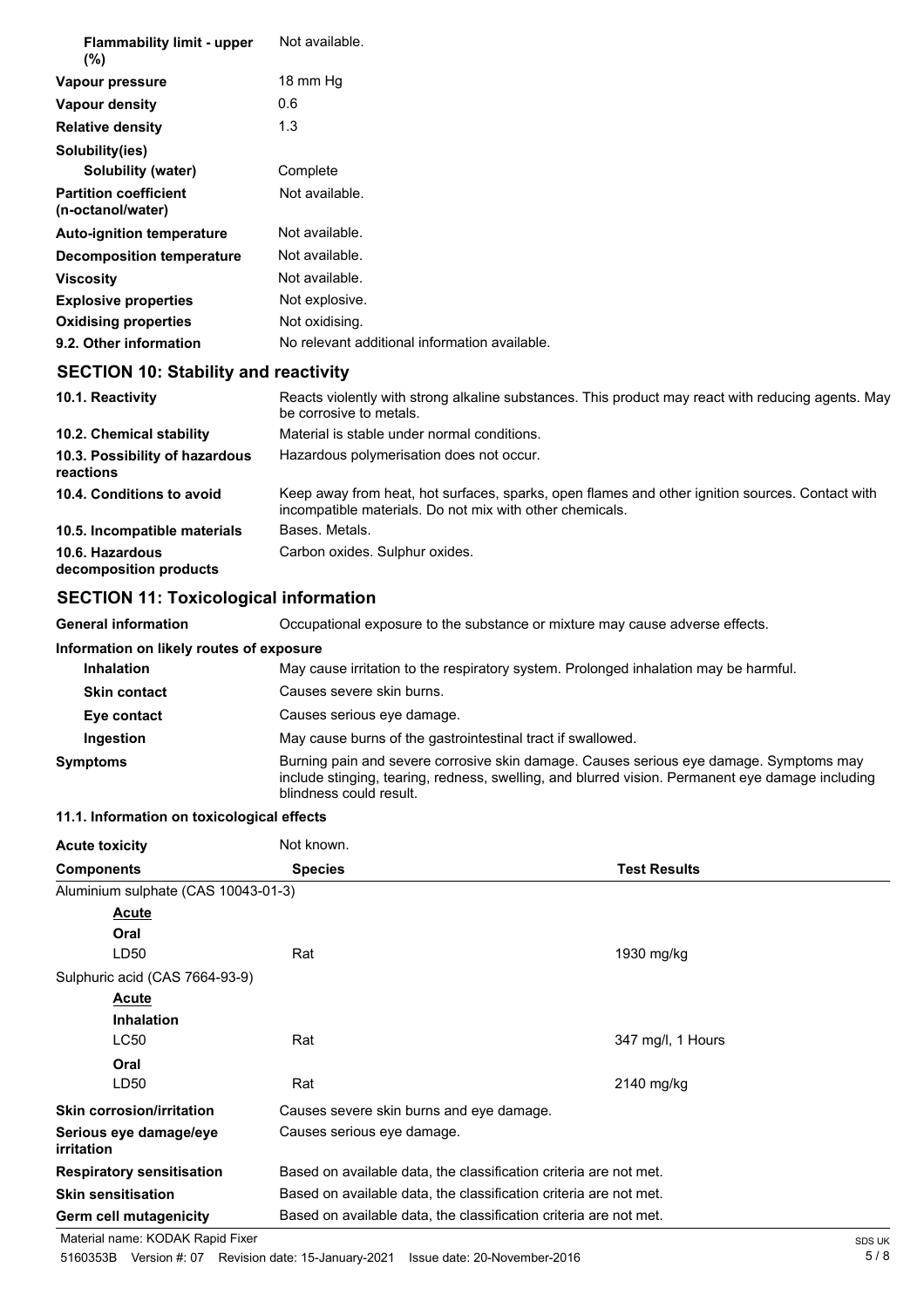| <b>IARC Monographs. Overall Evaluation of Carcinogenicity</b>                                                              |
|----------------------------------------------------------------------------------------------------------------------------|
|                                                                                                                            |
| Sulphuric acid (CAS 7664-93-9)<br>1 Carcinogenic to humans.                                                                |
| Based on available data, the classification criteria are not met.<br><b>Reproductive toxicity</b>                          |
| Specific target organ toxicity -<br>Based on available data, the classification criteria are not met.<br>single exposure   |
| Based on available data, the classification criteria are not met.<br>Specific target organ toxicity -<br>repeated exposure |
| Based on available data, the classification criteria are not met.<br><b>Aspiration hazard</b>                              |
| No information available.<br>Mixture versus substance<br>information                                                       |
| Not available.<br><b>Other information</b>                                                                                 |

# **SECTION 12: Ecological information**

**12.1. Toxicity stace Based on available data, the classification criteria are not met for hazardous to the aquatic** environment, acute hazard.

| <b>Product</b>                                            |                            | <b>Species</b>                                                                                                                                                                             | <b>Test Results</b>              |
|-----------------------------------------------------------|----------------------------|--------------------------------------------------------------------------------------------------------------------------------------------------------------------------------------------|----------------------------------|
| KODAK Rapid Fixer                                         |                            |                                                                                                                                                                                            |                                  |
| <b>Aquatic</b>                                            |                            |                                                                                                                                                                                            |                                  |
| Crustacea                                                 | EC50                       | Daphnia                                                                                                                                                                                    | 63.7838 mg/l, 48 hours estimated |
| Fish                                                      | LC50                       | Fish                                                                                                                                                                                       | 103.662 mg/l, 96 hours estimated |
| <b>Components</b>                                         |                            | <b>Species</b>                                                                                                                                                                             | <b>Test Results</b>              |
| Aluminium sulphate (CAS 10043-01-3)                       |                            |                                                                                                                                                                                            |                                  |
| <b>Aquatic</b>                                            |                            |                                                                                                                                                                                            |                                  |
| Crustacea                                                 | EC50                       | Amphipod (Crangonyx pseudogracilis)                                                                                                                                                        | 11.8 - 14 mg/l, 48 hours         |
| Fish                                                      | <b>LC50</b>                | Fathead minnow (Pimephales promelas) 3.4 - 5.6 mg/l, 96 hours                                                                                                                              |                                  |
| Sulphuric acid (CAS 7664-93-9)                            |                            |                                                                                                                                                                                            |                                  |
| <b>Aquatic</b>                                            |                            |                                                                                                                                                                                            |                                  |
| Fish                                                      | <b>LC50</b>                | Western mosquitofish (Gambusia affinis) 42 mg/l, 96 hours                                                                                                                                  |                                  |
| 12.2. Persistence and<br>degradability                    | Not readily biodegradable. |                                                                                                                                                                                            |                                  |
| 12.3. Bioaccumulative potential                           | No data available.         |                                                                                                                                                                                            |                                  |
| <b>Partition coefficient</b><br>n-octanol/water (log Kow) | Not available.             |                                                                                                                                                                                            |                                  |
| <b>Bioconcentration factor (BCF)</b>                      | Not available.             |                                                                                                                                                                                            |                                  |
| 12.4. Mobility in soil                                    | No data available.         |                                                                                                                                                                                            |                                  |
| 12.5. Results of PBT and vPvB<br>assessment               |                            | Not a PBT or vPvB substance or mixture.                                                                                                                                                    |                                  |
| 12.6. Other adverse effects                               |                            | No other adverse environmental effects (e.g. ozone depletion, photochemical ozone creation<br>potential, endocrine disruption, global warming potential) are expected from this component. |                                  |

# **SECTION 13: Disposal considerations**

| 13.1. Waste treatment methods |                                                                                                                                                                                                                                                                                                                         |
|-------------------------------|-------------------------------------------------------------------------------------------------------------------------------------------------------------------------------------------------------------------------------------------------------------------------------------------------------------------------|
| <b>Residual waste</b>         | This information is provided to assist users in the correct treatment and disposal of product,<br>product packaging and working solutions prepared and used to Kodak Alaris specifications.                                                                                                                             |
|                               | Waste product and waste working solution should both be consigned for disposal as hazardous<br>waste with the European Waste Catalogue Code 20 01 17* Photochemicals. Dispose of product<br>and working solution in accordance with local/regional/national/international regulations.                                  |
| Contaminated packaging        | If thoroughly cleaned, preferably by rinsing at least three times with water, waste product<br>packaging may be consigned for recovery as non-hazardous waste with the European Waste<br>Catalog 15 01 06 Mixed Packaging. Whenever possible, minimize waste by using rinsing water to<br>make up the working solution. |
|                               | All other waste product packaging contaminated by product should be consigned for disposal as<br>hazardous waste with the European Waste Catalogue Code 15 01 10 Packaging containing<br>residues of or contaminated by hazardous substances.                                                                           |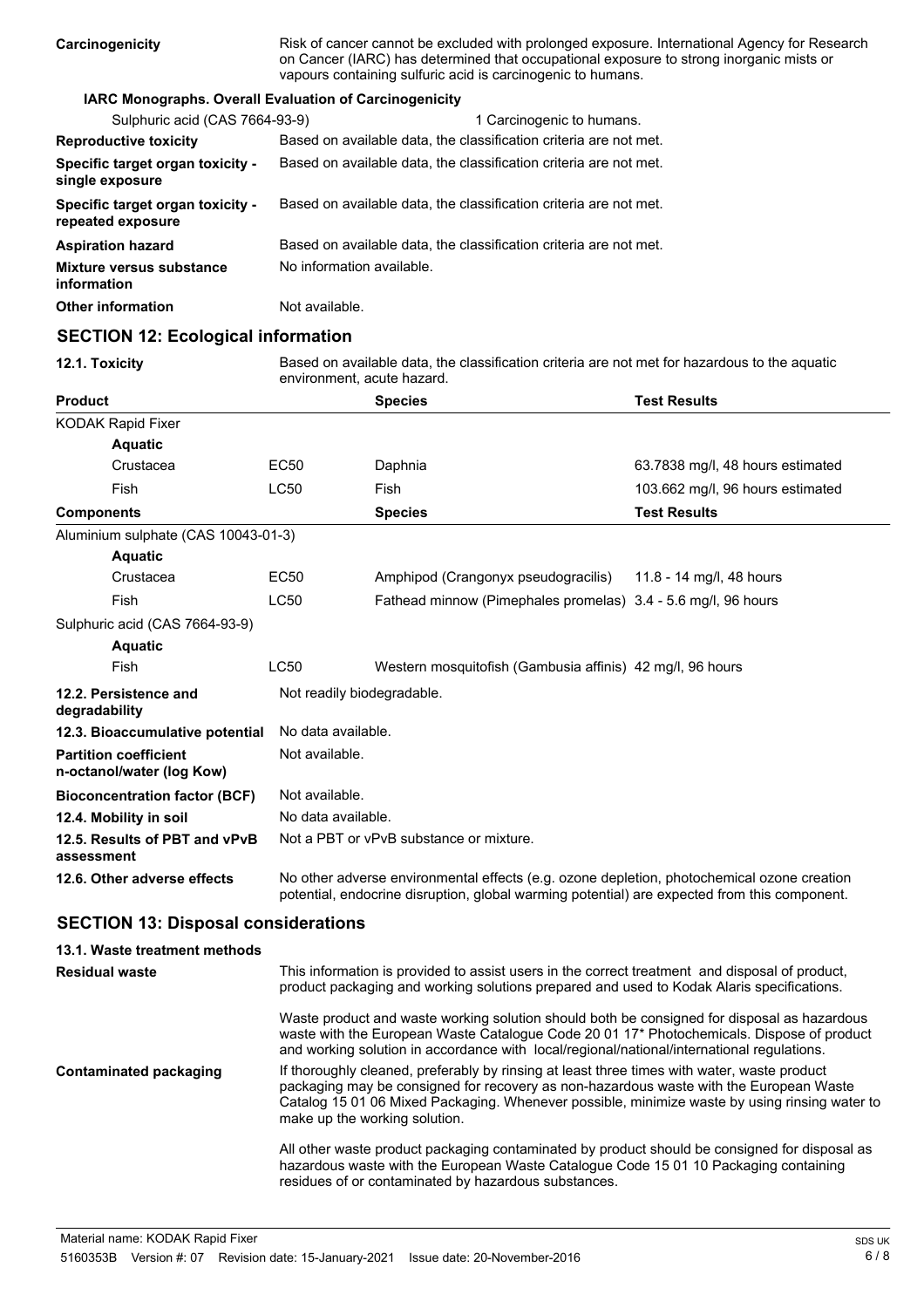| EU waste code                | Product and working solution: 20 01 17 <sup>*</sup> Photochemicals. Contaminated product packaging: 15 01<br>10 Packaging containing residues of or contaminated by hazardous substances. Thoroughly<br>cleaned product packaging: 15 01 02 Plastic Packaging. |
|------------------------------|----------------------------------------------------------------------------------------------------------------------------------------------------------------------------------------------------------------------------------------------------------------|
| Disposal methods/information | Dispose of contents/container in accordance with local/regional/national/international regulations.                                                                                                                                                            |

# **SECTION 14: Transport information**

| ADR                                              |                                                     |                                                                                  |
|--------------------------------------------------|-----------------------------------------------------|----------------------------------------------------------------------------------|
|                                                  | 14.1. UN number                                     | <b>UN3264</b>                                                                    |
|                                                  | 14.2. UN proper shipping                            | Corrosive liquid, acidic, inorganic, n.o.s. (Sulphuric acid, Aluminium sulphate) |
|                                                  | name                                                |                                                                                  |
| 14.3. Transport hazard class(es)                 |                                                     |                                                                                  |
|                                                  | <b>Class</b>                                        | 8                                                                                |
|                                                  | <b>Subsidiary risk</b>                              | $\blacksquare$                                                                   |
|                                                  | Label(s)                                            | 8                                                                                |
|                                                  | Hazard No. (ADR)                                    | 80                                                                               |
|                                                  | <b>Tunnel restriction code</b>                      | E                                                                                |
|                                                  | 14.4. Packing group                                 | Ш                                                                                |
|                                                  | 14.5. Environmental hazards No.                     |                                                                                  |
|                                                  | 14.6. Special precautions                           | Not available.                                                                   |
|                                                  | for user                                            |                                                                                  |
| <b>IATA</b>                                      |                                                     |                                                                                  |
|                                                  | 14.1. UN number                                     | <b>UN3264</b>                                                                    |
|                                                  | 14.2. UN proper shipping                            | Corrosive liquid, acidic, inorganic, n.o.s. (Sulphuric acid, Aluminium sulphate) |
|                                                  | name                                                |                                                                                  |
|                                                  | 14.3. Transport hazard class(es)                    |                                                                                  |
|                                                  | <b>Class</b>                                        | 8                                                                                |
|                                                  | <b>Subsidiary risk</b>                              | $\overline{a}$                                                                   |
|                                                  | 14.4. Packing group                                 | Ш                                                                                |
|                                                  | 14.5. Environmental hazards No.                     |                                                                                  |
|                                                  | <b>ERG Code</b>                                     | 8L                                                                               |
|                                                  | 14.6. Special precautions                           | Not available.                                                                   |
|                                                  | for user                                            |                                                                                  |
|                                                  | <b>Other information</b>                            |                                                                                  |
|                                                  |                                                     | Allowed with restrictions.                                                       |
|                                                  | Passenger and cargo<br>aircraft                     |                                                                                  |
|                                                  | Cargo aircraft only                                 | Allowed with restrictions.                                                       |
| <b>IMDG</b>                                      |                                                     |                                                                                  |
|                                                  | 14.1. UN number                                     | <b>UN3264</b>                                                                    |
|                                                  | 14.2. UN proper shipping                            | CORROSIVE LIQUID, ACIDIC, INORGANIC, N.O.S. (Sulphuric acid, Aluminium sulphate) |
|                                                  | name                                                |                                                                                  |
|                                                  |                                                     |                                                                                  |
| 14.3. Transport hazard class(es)<br><b>Class</b> |                                                     | 8                                                                                |
|                                                  |                                                     |                                                                                  |
|                                                  | <b>Subsidiary risk</b><br>14.4. Packing group       | $\overline{a}$<br>Ш                                                              |
|                                                  |                                                     |                                                                                  |
|                                                  | 14.5. Environmental hazards                         |                                                                                  |
|                                                  | <b>Marine pollutant</b>                             | No.                                                                              |
|                                                  | <b>EmS</b>                                          | F-A, S-B                                                                         |
|                                                  | 14.6. Special precautions                           | Not available.                                                                   |
|                                                  | for user                                            | Not established.                                                                 |
|                                                  | 14.7. Transport in bulk<br>according to Annex II of |                                                                                  |
|                                                  | MARPOL 73/78 and the IBC                            |                                                                                  |
| Code                                             |                                                     |                                                                                  |
|                                                  | ADR; IATA; IMDG                                     |                                                                                  |
|                                                  |                                                     |                                                                                  |
|                                                  |                                                     |                                                                                  |
|                                                  |                                                     |                                                                                  |
|                                                  |                                                     |                                                                                  |
|                                                  |                                                     |                                                                                  |
|                                                  |                                                     |                                                                                  |

8